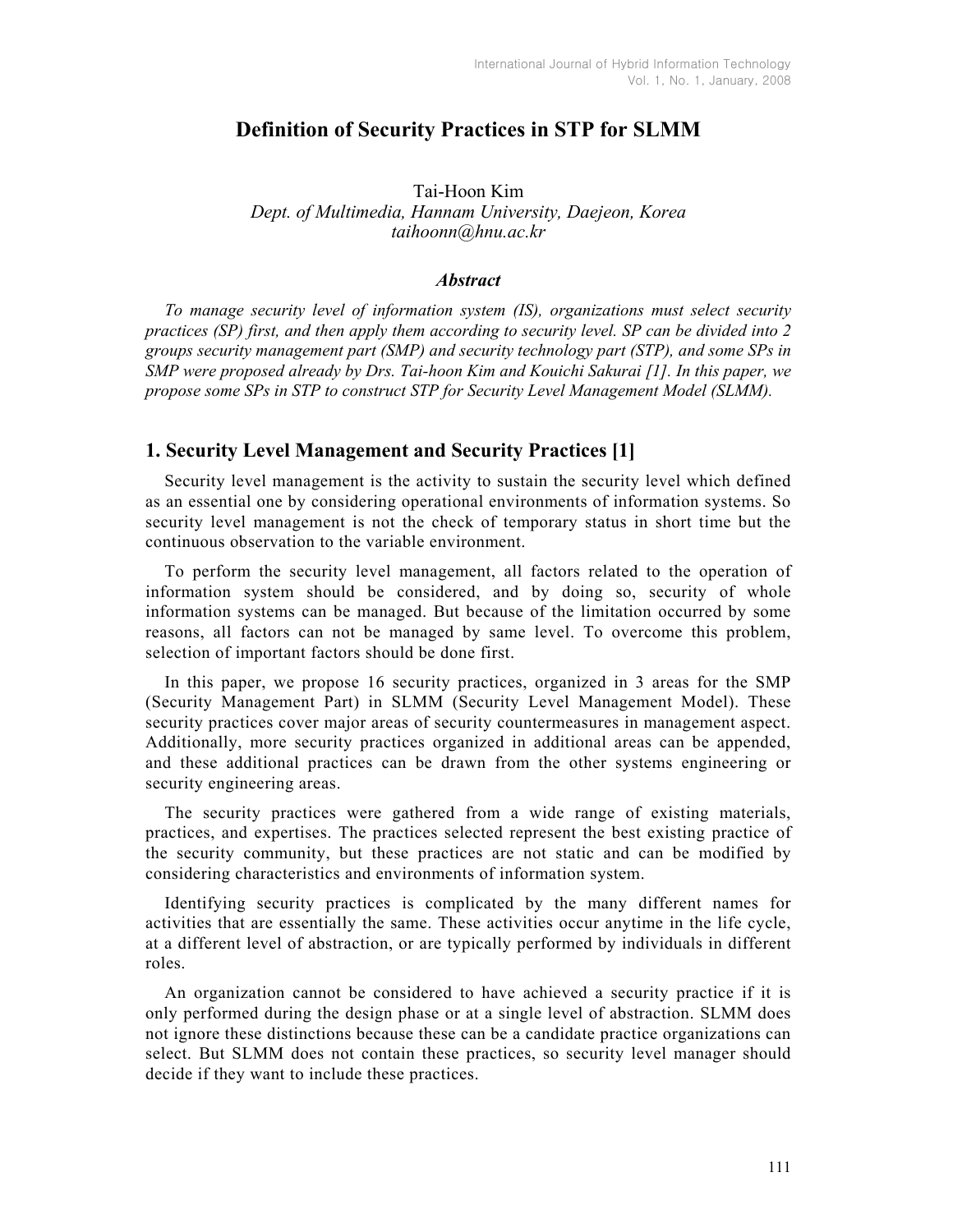It is recommended that each security practice has some characteristics like as:

- Practice should be able to be applied across the lifecycle of the organization.
- Practice does not overlap with other practices.
- Practice represents a "best practice" of the security community.
- Practice does not simply reflect a state-of-the-art technique.
- Practice is applicable using multiple methods in multiple business contexts.
- Practice does not specify a particular method or tool.

The security practices have been organized into security areas in a way that meets a broad spectrum of security organizations. There are many ways to divide the security domain into areas.

Each security area has a set of goals that represent the expected state of an organization that is successfully implementing the security area. An organization that performs the security practices of the security area should also achieve its goals.

It is recommended that each security area has some characteristics like as:

- Security area assembles related activities in one area for ease of use
- Security area relates to valuable security services
- Security area applies across the life cycle

• Security area includes all security practices that are required to meet the goals of the security area

The 8 security areas are listed below. Note that they are listed in alphabetical order to discourage the notion that there the security areas are ordered by lifecycle phase. But in this paper, we propose the security practices related to security management part (SMP)

Part 1: Security Management Part (SMP)

- SA01 Human Resource
- SA02 Operation and Administration
- SA03 Physical Protection

Part 2: Security Technology Part (STP)

- SA04 Access Control Technology
- SA05 Cryptography Technology
- SA06 Identification and Authentication Technology
- SA07 Service Assurance Technology
- SA08 Shielding Technology

# **2. Security Practices in Security Technology Part**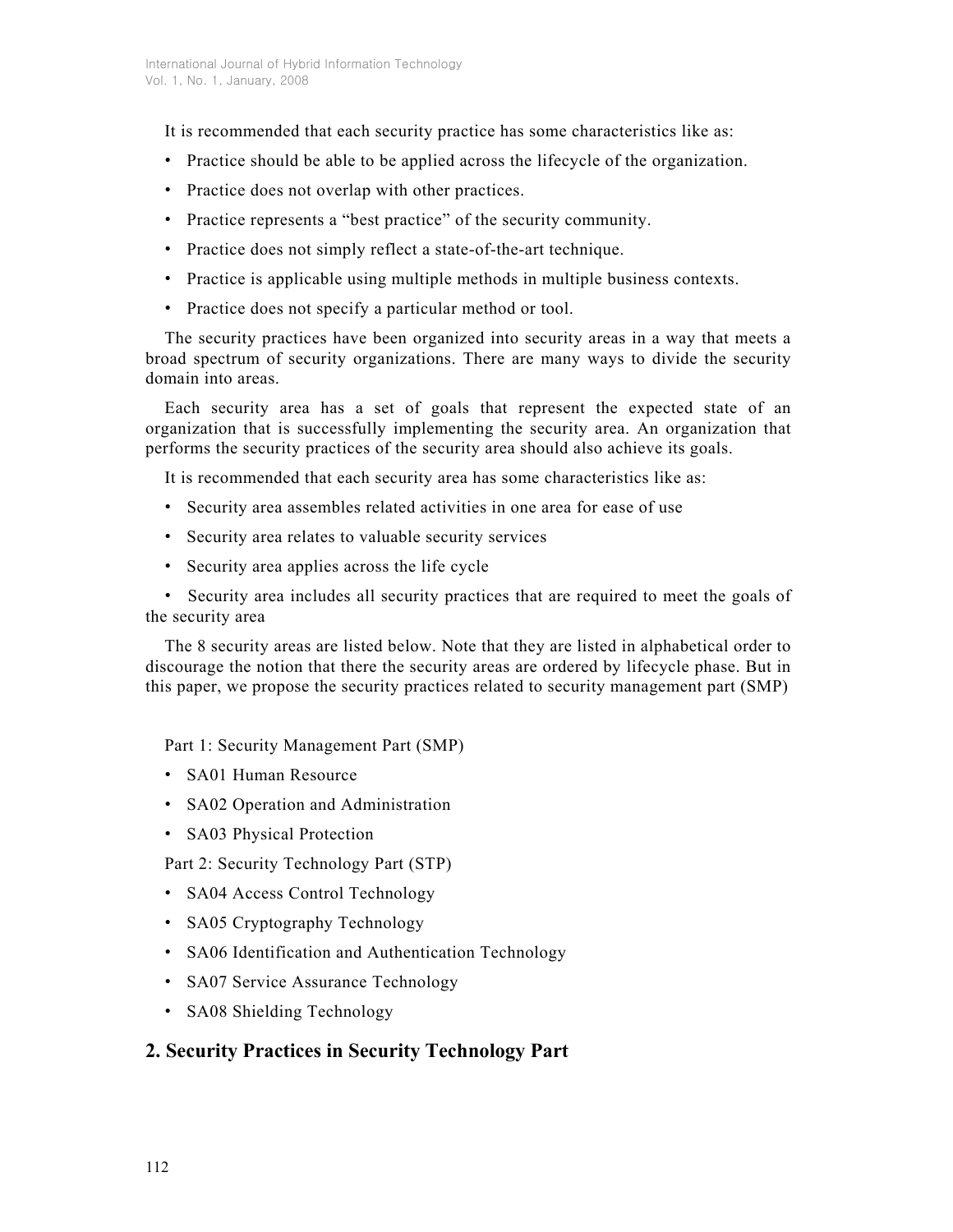In this paper, security areas in security technology part are divided into 5 groups, such as access control, cryptography, identification and authentication, service assurance, and shielding.

Part 2: Security Technology Part (STP)

- SA04 Access Control Technology
- SA05 Cryptography Technology
- SA06 Identification and Authentication Technology
- SA07 Service Assurance Technology
- SA08 Shielding Technology

### **2.1. SA04 Access Control Technology**

Access control can be thought of as a "super service" encompassing all security services.

The primary goal of this security area is to prevent unauthorized use, unauthorized disclosure, or modification of data by unauthorized entities. Security practices of this secure area can be used to support other security mechanism.

In SA04 Access Control Technology, there are 2 security practices

- SP.04.01 Access Control
- SP.04.02 Audit

### **2.1.1. SP.04.01 Access Control**

Establish and manage access control technology.

#### **Description**

Access control techniques are sometimes categorized as either discretionary or nondiscretionary. The three most widely recognized models are Discretionary Access Control (DAC), Mandatory Access Control (MAC), and Role Based Access Control (RBAC).

DAC is an access policy determined by the owner of an object. The owner decides who is allowed to access the object and what privileges they have. MAC is an access policy determined by the system, not the owner. MAC is used in multilevel systems that process highly sensitive data, such as classified information. Role-based access control (RBAC) is an access policy determined by the system, not the owner. RBAC is used in commercial applications and also in military systems, where multi-level security requirements may also exist [2].

If organization wishes to select this practice, base requirements should be satisfied.

#### **Base Requirements**

• Discretionary Access Control: Comparable to UNIX permission bits

#### **2.1.2. SP.04.02 Audit**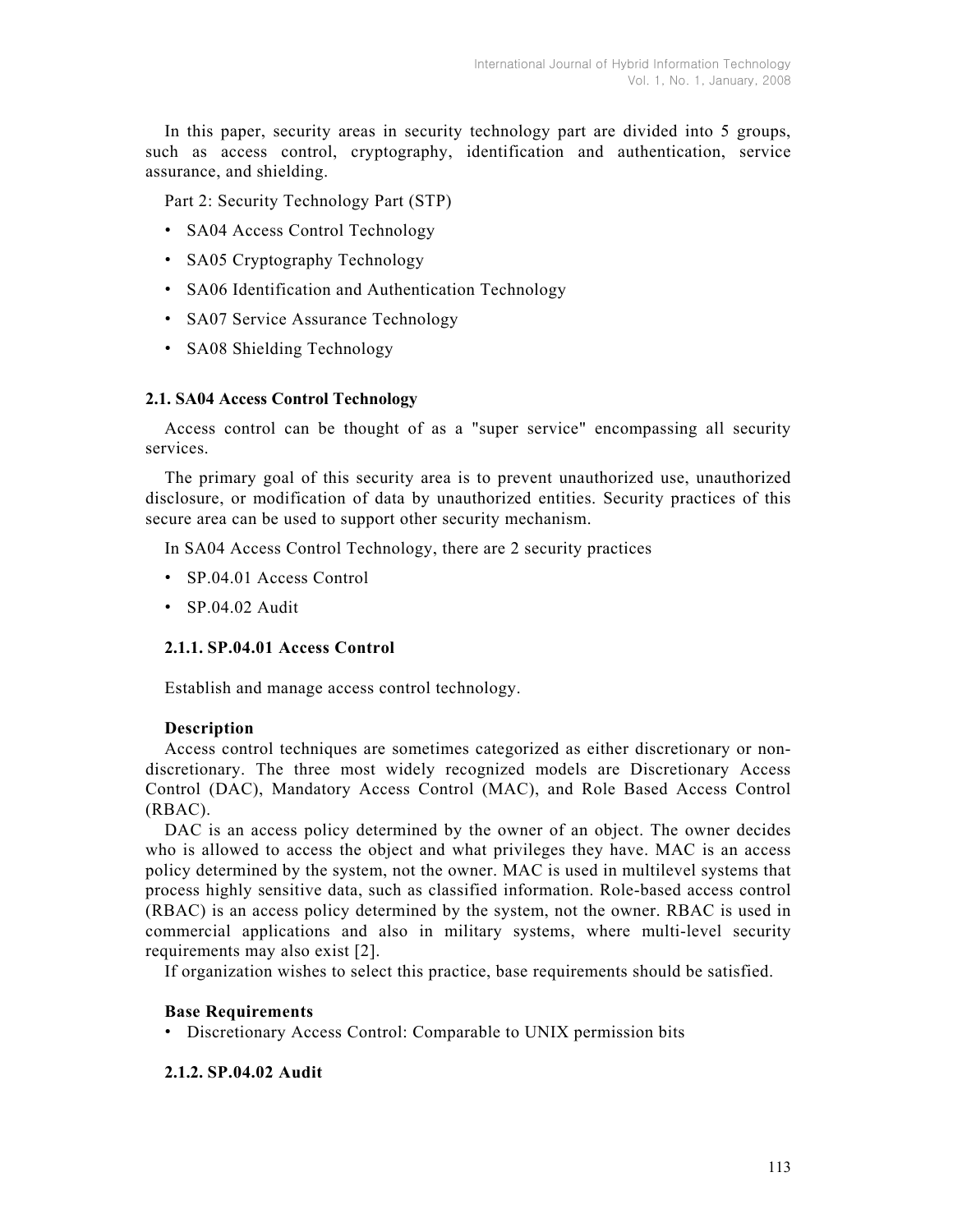Implement and manage audit mechanism.

# **Description**

Audit trails (records) and logs can be checked to associate a subject with its actions. The information recorded should be sufficient to map the subject to a controlling user. Audit trails and logs are important for

- Detecting security violations
- Re-creating security incidents

# **Base Requirements**

• Informal reaction mechanism

# **2.2. SA05 Cryptography Technology**

This security area contains practices relate to cryptography technology.

Cryptography is the translation of information (known as plaintext) into a coded form (known as cypertext) using a key. Cryptography is mostly used to protect the information (i.e. limit who can access the information).

In a strong cryptosystem, the original information (plaintext) can only be recovered by the use of the decryption key. So the plaintext information is protected from "prying eyes" [3]. Security practices in this area can be considered as the basic requirements.

In SA05 Cryptography Technology, there are 2 security practices

- SP.05.01 Key Length
- SP.05.02 Key Management

# **2.2.1. SP.05.01 Key Length**

Select effective key length to protect information.

# **Description**

After deciding cryptographic algorithm, the effective length of the key should be decided by considering security level. If organization wishes to select this practice, base requirements should be satisfied.

# **Base Requirements**

- public Key 512 bits
- shared (or symmetric) key 40 bits

# **2.2.2. SP.05.02 Key Management**

Establish and manage key management infrastructure (KMI).

## **Description**

A key management infrastructure is a set of information technology components. In this practice, the KMI performs a set of operations for internal infrastructure needs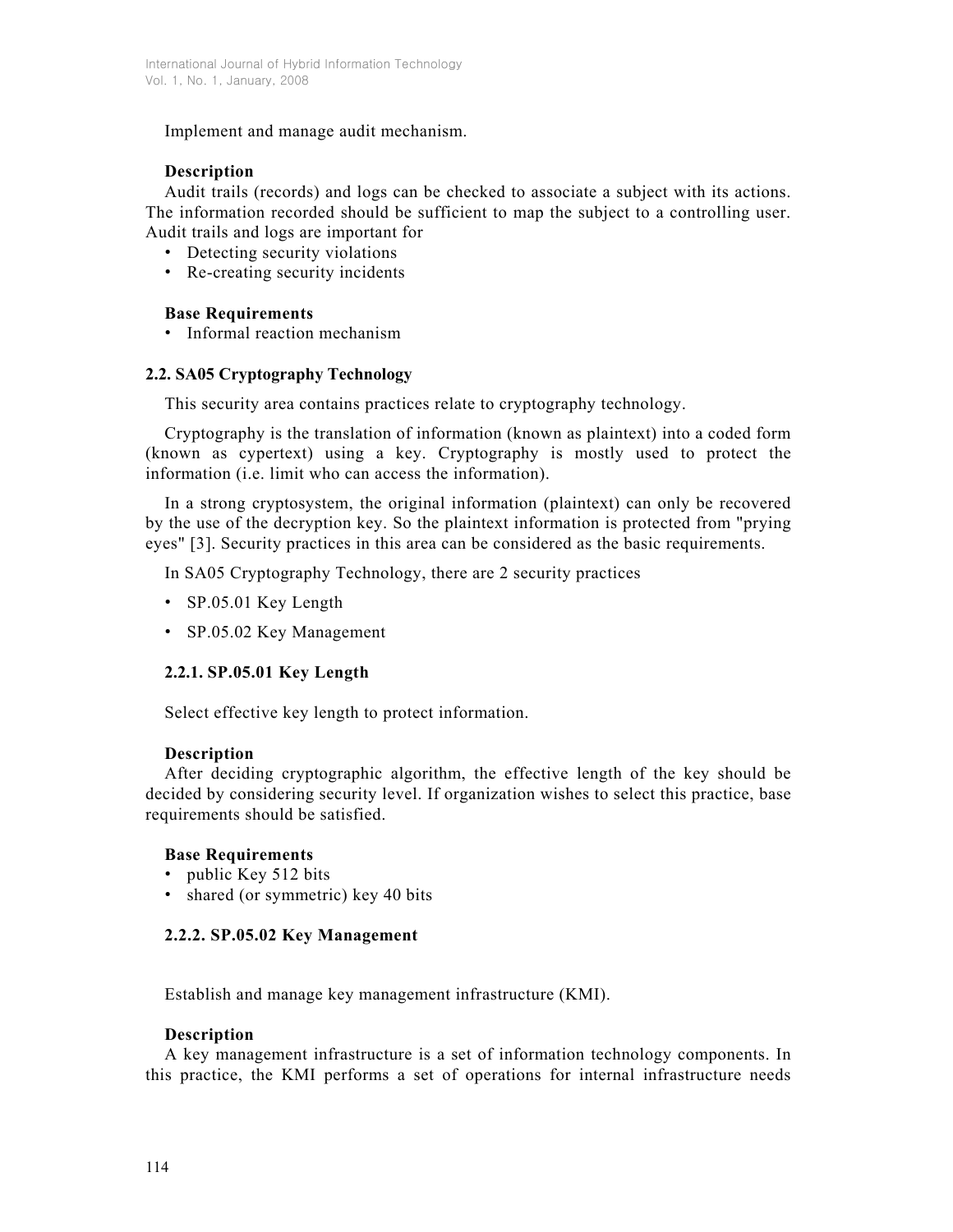(allocation of operations, identification and authentication of operators, etc.) and may provide complementary services for users (such as generation of authentication dual keys, or reissue of keys on behalf of users, issuing confidence dates, etc.).

If organization wishes to select this practice, base requirements should be satisfied.

## **Base Requirements**

- SMI Cat X,
- 80+ exponent 512+ modulus public key length,
- 80+ hash key length

## **2.3.** SA06 Identification and authentication technology

The security practices in this security area are related to identification and authentication technology.

Identification and authentication technology is required for effective access control. This technology usually includes a process for enabling recognition of an entity and a security measure for establishing the validity of a transmission, message, or originator or verifying an individual' s eligibility to receive specific categories of information.

Identification and authentication  $(I&A)$  is the process of verifying that an identity is bound to the entity that asserts it. The I&A process assumes that there was an initial vetting of the identity, during which an authenticator was established. Subsequently, the entity asserts an identity together with an authenticator as a means for validation. The only requirements for the identifier is that it must be unique within its security domain.  $[4] [5]$ 

In SA06 Identification and authentication technology, there are 2 security practices

- SP.06.01 Identification
- SP.06.02 Authentication

## **2.3.1. SP.06.01 Identification**

Install and manage identification mechanism.

#### **Description**

Identification, or system identification (SID) in particular, is one way in which a system might recognize the entity (which may be a person) requesting authentication. If organization wishes to select this practice, base requirements should be satisfied.

#### **Base Requirements**

• unique system identifier (or ID)

## **2.3.2. SP.06.02 Authentication**

Install and manage authentication mechanism.

### **Description**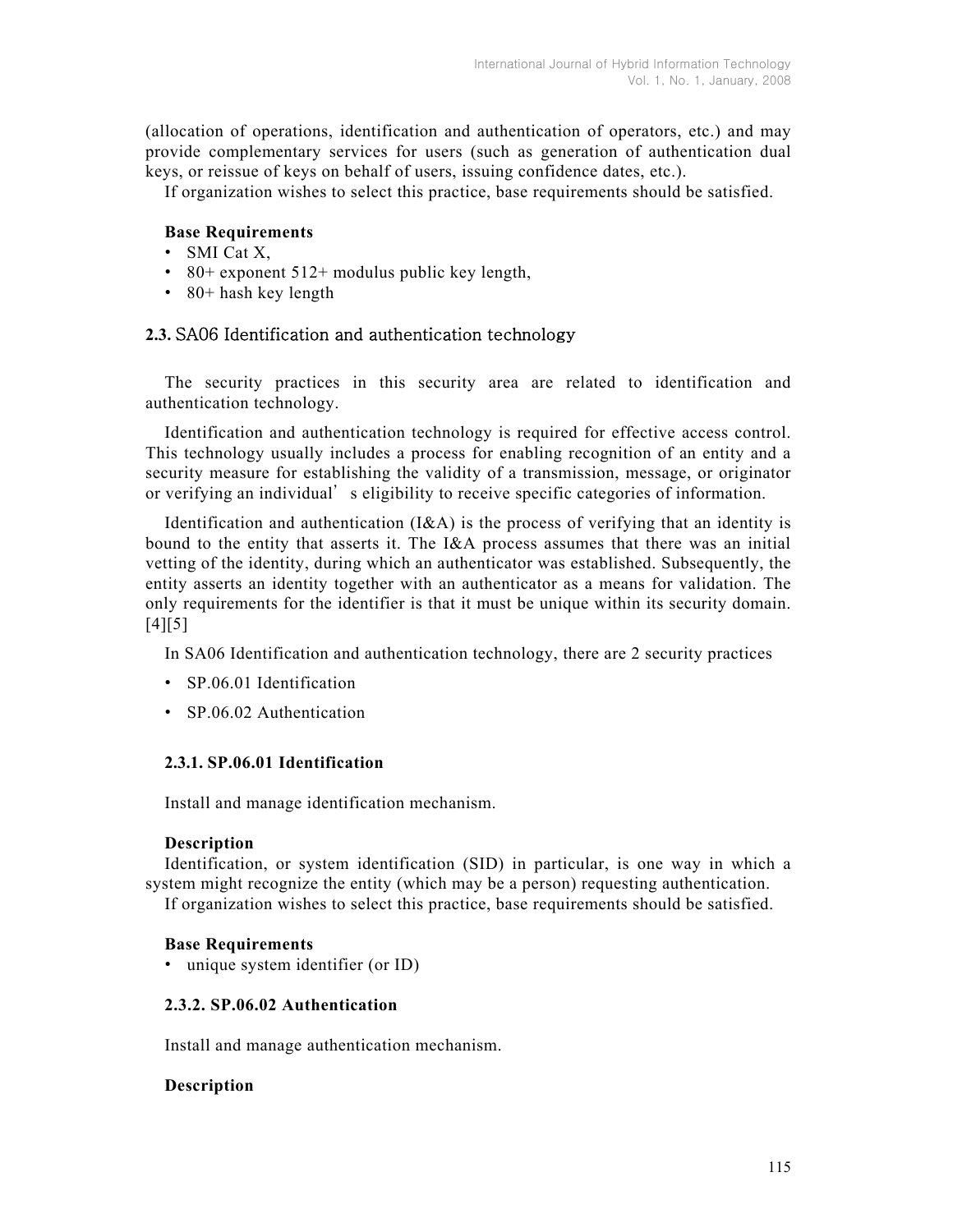Authentication is the act of establishing or confirming something (or someone) as authentic, that is, that claims made by or about the thing are true. Authenticating an object may mean confirming its provenance, whereas authenticating a person often consists of verifying their identity.

If organization wishes to select this practice, base requirements should be satisfied.

## **Base Requirements**

• passwords or personal identification numbers (PIN), or challenge/response exchanges

# **2.4.** SA07 Service Assurance Technology

Service assurance has the same mean with availability. To ensure availability of data, the system must employ both preventive and recovery mechanisms.

This security area contains practices related to recovery mechanism, and other security areas contain practices related to preventive mechanism.

Availability is defined as a measure of the degree to which an item is in an operable and committable state at the start of a mission when the mission is called for at a random point in time [6].

In SA07 Service Assurance Technology, there are 2 security practices

- SP.07.01 Redundancy
- SP.07.02 Data Recovery

### **2.4.1. SP.07.01 Redundancy**

Consider and implement mechanism to support redundancy.

### **Description**

Redundancy in engineering is the duplication of critical components of a system with the intention of increasing reliability of the system, usually in the case of a backup or fail-safe.

If organization wishes to select this practice, base requirements should be satisfied.

### **Base Requirements**

• Bypass channel available

## **2.4.2. SP.07.02 Data Recovery**

Consider and implement mechanism to provide data recovery.

### **Description**

Data recovery is the process of salvaging data from damaged, failed, corrupted or inaccessible primary storage media when it cannot be accessed normally.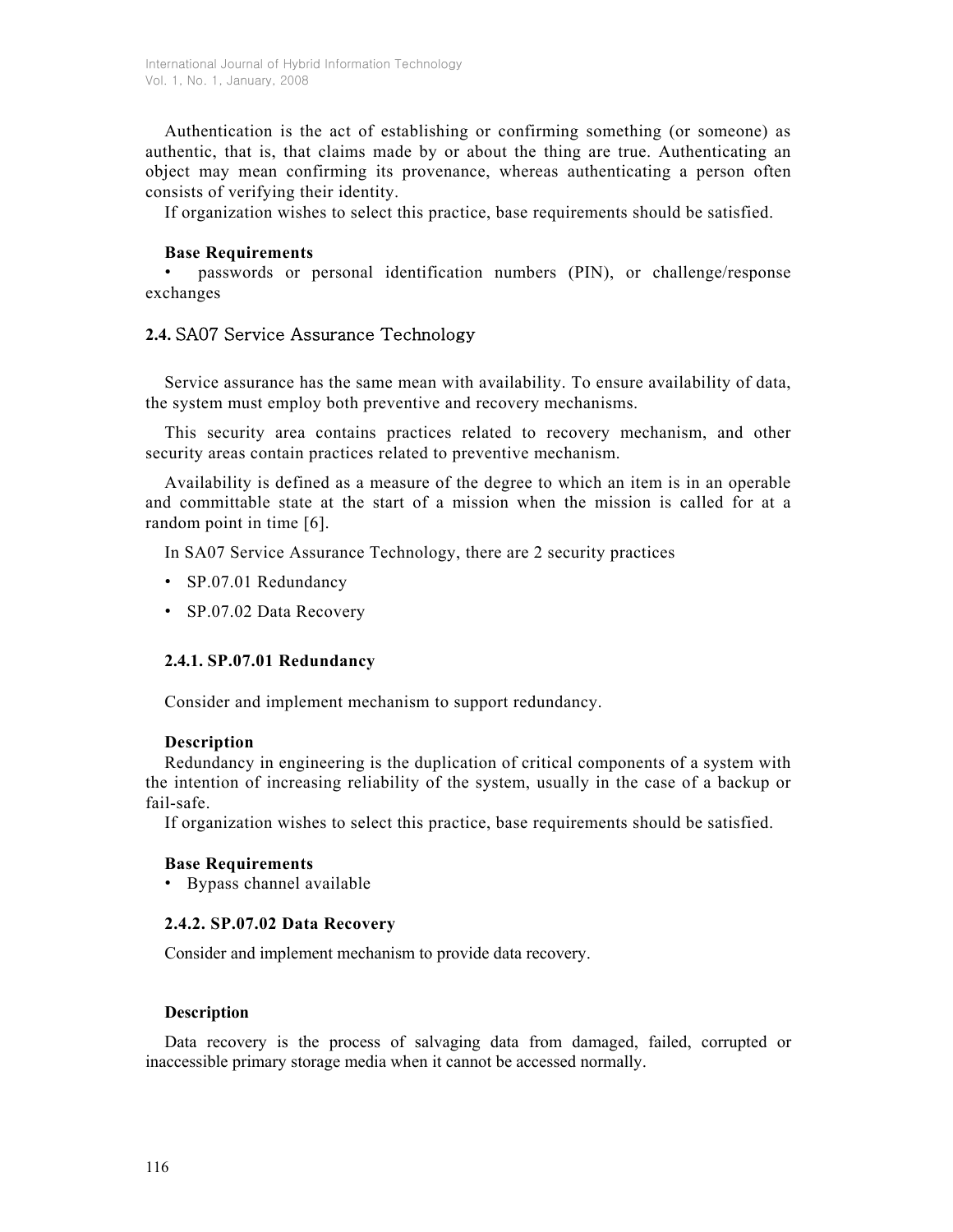If organization wishes to select this practice, base requirements should be satisfied.

### **Base Requirements**

• manual back up system

# **2.5.** SA08 Shielding Technology

This security area contains practices related to physical and electronical shielding technology.

Tampering is the unauthorized modification that alters the proper functioning of an information security device or system in a manner that degrades the security or functionality it provides. Anti-tamper mechanisms detect such alterations [7].

TEMPEST is the investigation, study, and control of compromising emanations from telecommunications and automated information system (AIS) equipment [8].

In SA08 Shielding Technology, there are 2 security practices

- SP.08.01 Anti-tamper
- SP.08.02 TEMPEST

### **2.5.1. SP.08.01 Anti-tamper**

Impede unapproved technology transfer, alteration of system capability, or countermeasure development.

### **Description**

Anti-tamper encompasses the systems engineering activities intended to prevent and/or delay exploitation of critical technologies. These activities involve the entire life-cycle of systems.

If organization wishes to select this practice, base requirements should be satisfied.

### **Base Requirements**

- FIPS PUB 140-1 level 2
- ISO/IEC 15408 level 2

### **2.5.2. SP.08.02 TEMPEST**

Consider and implement mechanism to prevent compromising emanations.

### **Description**

Compromising emanations are defined as unintentional intelligence-bearing signals which, if intercepted and analyzed, disclose the information transmitted, received, handled, or otherwise processed by any information processing equipment.

If organization wishes to select this practice, base requirements should be satisfied.